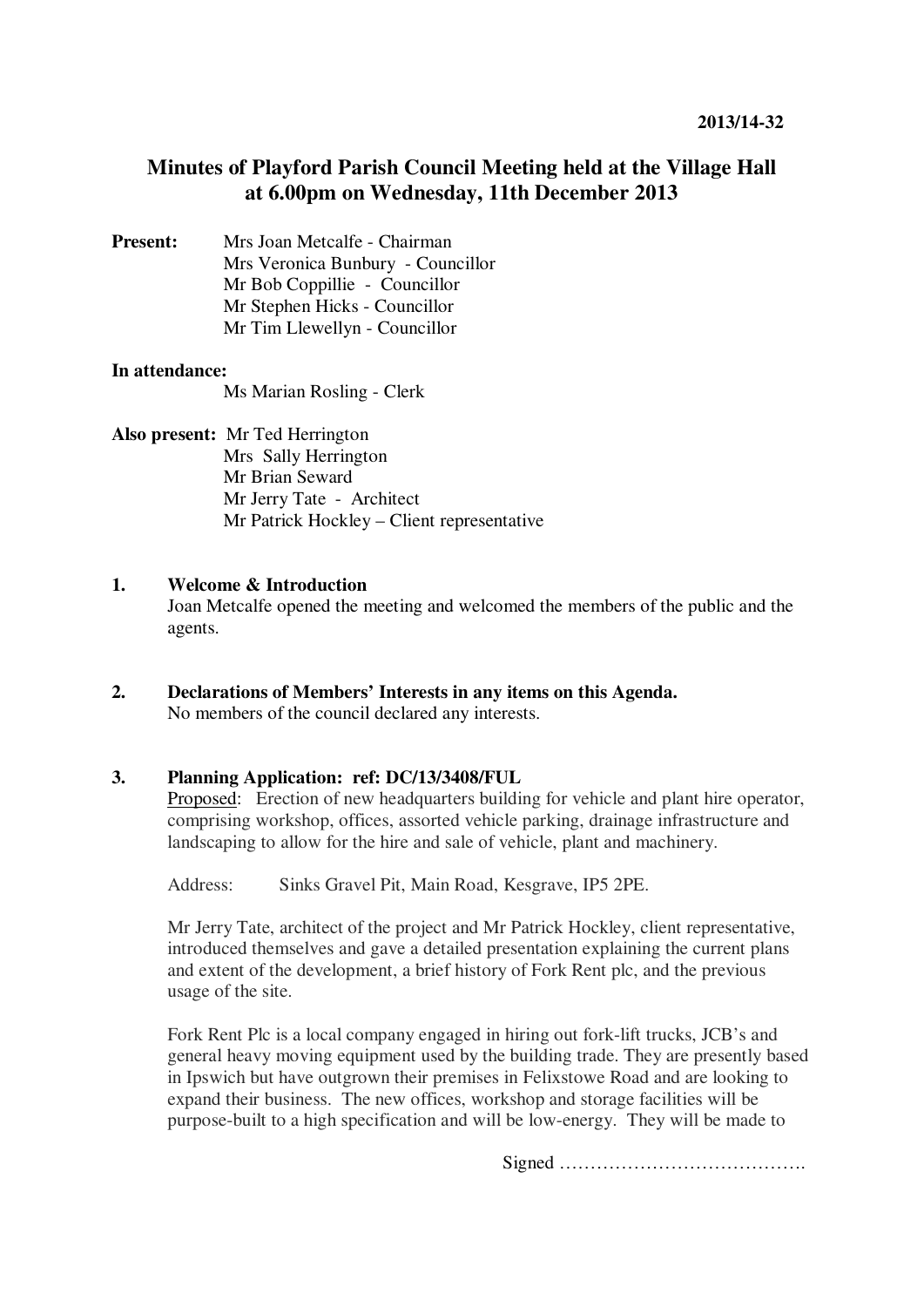blend in with the natural landscape and will not be visible from the main A1214 or from nearby houses. The closest houses are in Playford Road, Little Bealings but these will be screened by the natural landscape bund and the buildings should not be discernible from there.

The site, which takes up approx 10 acres, will be accessed by a private drive which leads directly onto the northern Kesgrave roundabout. Most of the firm's equipment is rented out for most of the time and it is estimated that no more than 12 HGV's would be on site at any one time. Cemex, the previous occupiers of the site had 100 vehicle movements per day, mostly large lorries. Fork Rent will have 150 movements per day but only 24 of these will be HGV's, the rest will be cars. The new usage will improve the landscape – the noise and dust created by the previous occupiers will be virtually non-existent.

A big ecology study has been made and it is hoped to improve the bio-diversity of the site. Trees will be planted to shield the new buildings and most of the natural landscape and heath will be preserved. Building will take place on the site of the former quarry and great care will be taken to ensure that it blends in with the surroundings. The highest point of the buildings will be 8m - this is below the height of the natural bund surrounding them, so that the buildings will only be visible from onsite. The overall size of the buildings is 387' x 90' which is approx 35,000 sq ft. The surrounding car parking areas, although large enough to provide for 108 vehicles will be surfaced with gravel chips which are permeable. There will be solar panels on the steel roof of the workshop, a sedum roof on the office and louvre shading over the windows. Sedum cannot be used on the workshop roof. It will be a low energy building with low water consumption and a ground source heat pump will be used to circulate heat. There will be a certain amount of soundproofing to the workshop but it is not expected that any undue noise will be heard other than "bleeps" of moving vehicles. Most of the equipment for hire is less than 6 months old and will require little maintenance. A one-way traffic system will flow clockwise outside the buildings.

Security lighting will be maintained throughout the night and the site will be manned continually. External lighting however will be low-level, mainly infra-red, to safeguard the local bat population. Construction work will be restricted to 8am – 5pm.

Fork Rent Plc currently employs 75 people – this will increase to 125 over time. Working hours will be Mon – Fri 5.30am – 7.30pm and Sat 6am – 1pm. SCC Highways dept. has been consulted and it is not thought that the extra traffic will pose a problem. The traffic will flow out onto to A1214 at the roundabout and no traffic lights are deemed necessary.

There is a technical planning issue in that the red line drawn around the proposed site, includes the access road onto the A1214. The access road in fact, will not be owned by Fork Rent Plc – this belongs to Mr Patrick Jolly.

Signed …………………………………